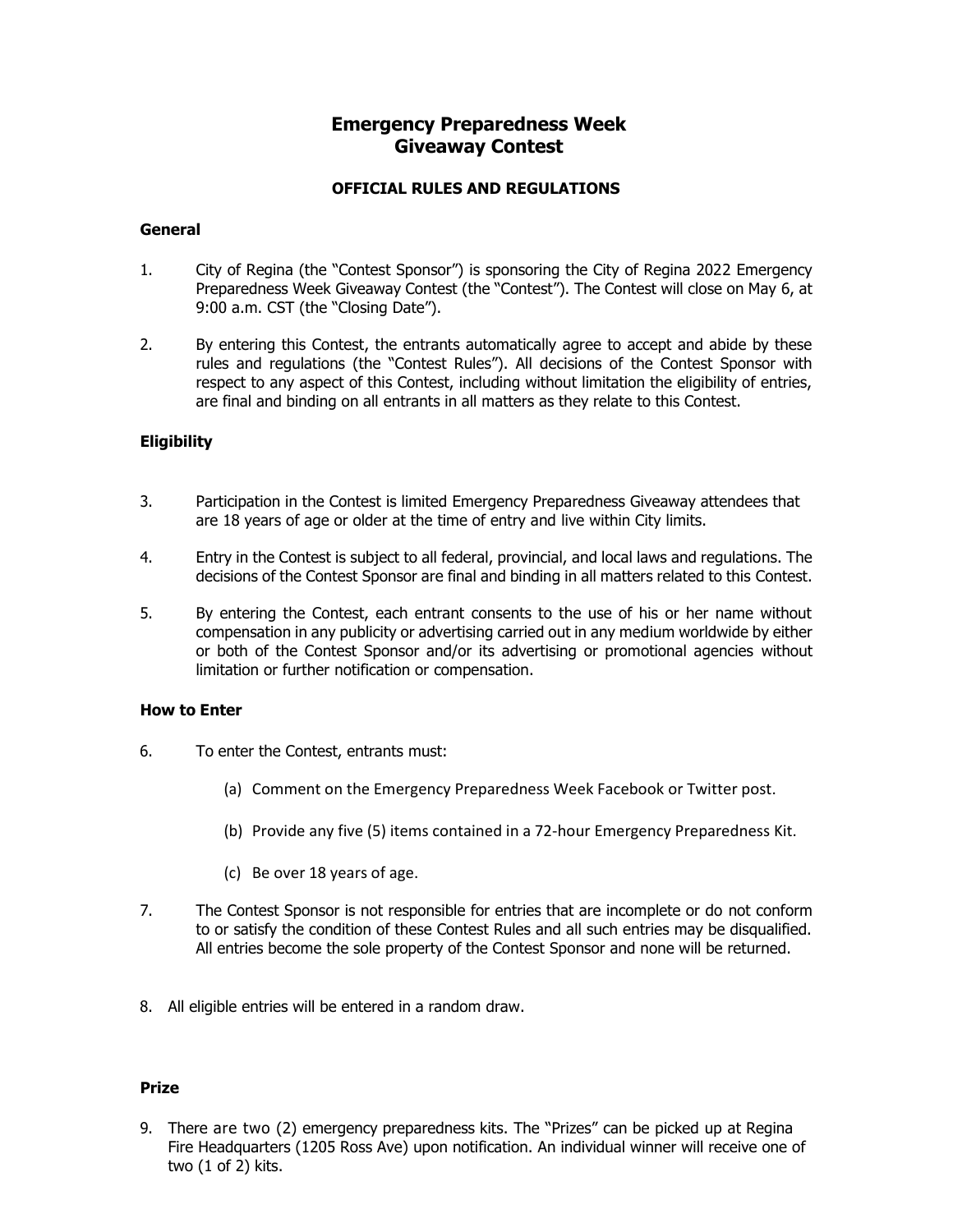- 10. Prizes are not transferable and must be accepted as awarded with no substitutions, whether in cash or otherwise, except at the Contest Sponsor' sole discretion. The Contest Sponsor reserve the right to substitute a prize of equivalent or greater value if a prize cannot be awarded as described for any reason.
- 11. Odds of winning depend on the number of eligible entries received.

## **The Draw**

- 12. The draw will be held on Friday, May 6, 2021.
- 13. The selected entrants will be notified by email/phone on the same business day their name is drawn ("Notification"). The winner's name will be posted on the City`s Website and social media posts on Friday, May 6, 2021. The Contest Sponsor assumes no responsibility for any inaccurate or incorrect information provided to it, or that results in any way from the transmission, receipt or processing of entries. If the first selected entrant does not respond within two (2) days of first contact, the Contest Sponsor will have the right to disqualify that entrant and to randomly draw another eligible entry. By entering, you agree that if you are a selected entrant that is disqualified, and a Prize is forfeited for any reason, the Contest Sponsor will be fully and completely released and discharged from any liability or responsibility in this regard. Contest Sponsor is not responsible for the failure for any reason whatsoever of a selected entrant to receive Notification.
- 14. If a selected entrant is not eligible or does not otherwise meet the requirements as set out in the Contest Rules, the Contest Sponsor will have the right to disqualify said entrant and randomly draw another eligible entry for purposes of awarding a Prize, and the Contest Sponsor shall be fully and completely released and discharged from any liability or responsibility in this regard.

# **General Conditions**

- 15. By entering the Contest, entrants and selected entrants agree to release and hold harmless the Contest Sponsor and their directors, employees, officers, agents andaffiliates from any injury, loss or damage of any kind to persons or property, includingbut not limited to death, resulting in whole or in part directly or indirectly from the acceptance, receipt, possession, use or misuse of an awarded Prize, participation in any Contest-related activity including any travel related thereto and/or participation in the Contest.
- 16. By entering the Contest, each selected entrant agrees to sign and return the following to City of Regina within five (5) days of accepting the Winner Notification:
	- (a) A form affirming eligibility and compliance with all Contest Rules (form may require notarization);
	- (b) A liability release form releasing the Contest Sponsor, their directors, employees, officers, agents and affiliates from all liability arising from or relating to the acceptance, receipt, possession, use or misuse of an awarded Prize, participation in any Contest-related activity including any travel related thereto and/or participation in this Contest; and